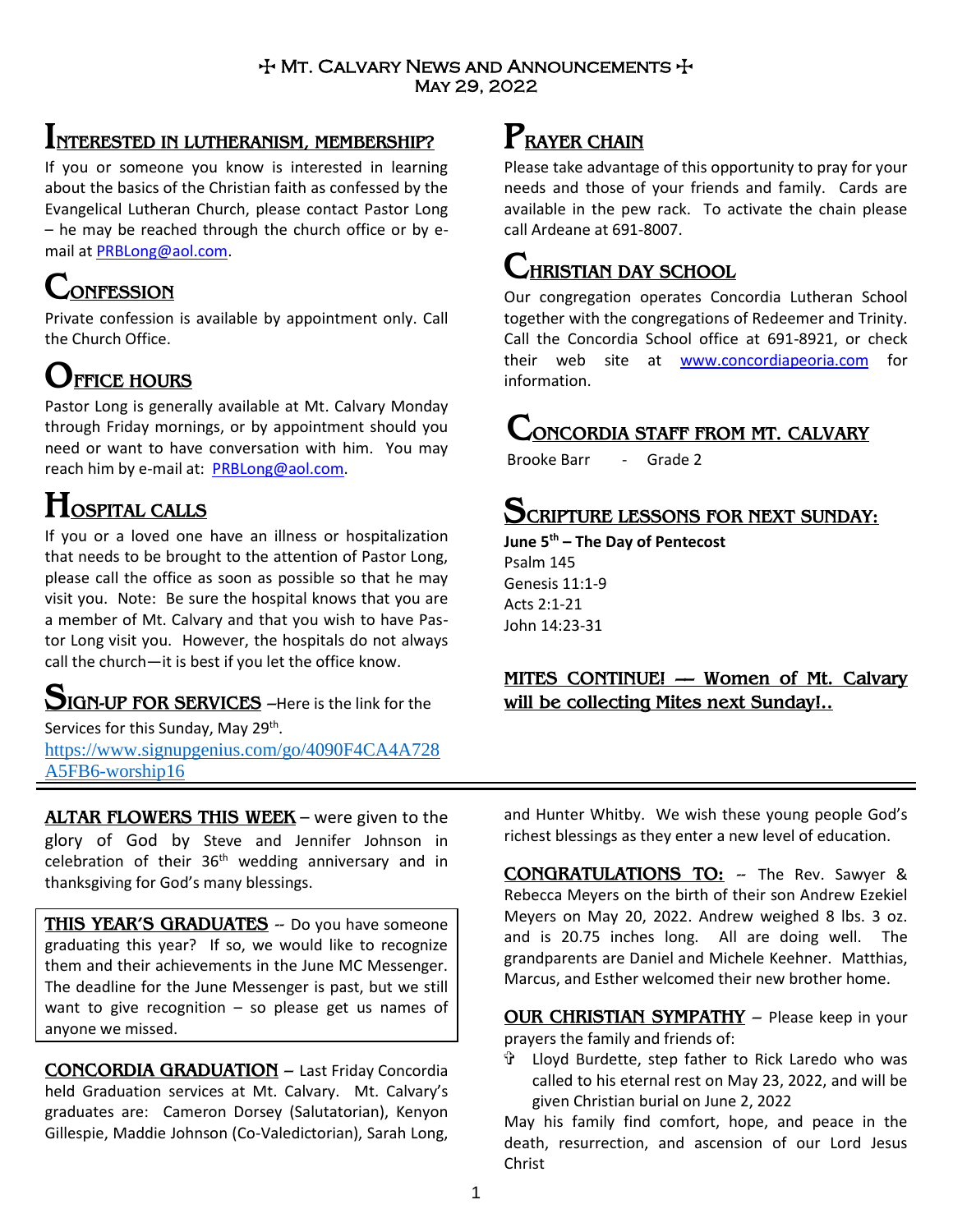**NOMINATIONS** – It is time again to call for nominations to fill positions left open since last June. The big one is a position on the Concordia School Board. Board of Education needs another member and we are losing an Elder. If you would like a role on one of the boards, please contact Pastor Long or Jerry Horst. Check the list on the bulletin board to see where you might fit in best.

**JUNE VOTERS' MEETING** - At the Administrative Council Meeting on May 3, it was decided to hold the June Semi-Annual Voters' Meeting on Sunday, June 12, 2022 at 10:30 am (during the Bible Study Hour) in the Parish Hall. This means that any reports from Committee or Board Chairmen must be in the church office --- e-mail them to me at [secretary@mtcalvarypeoria.org](mailto:secretary@mtcalvarypeoria.org) -- **If they are not in by Monday, May 30th, they will not be included in the report packet.** 

**CONCORDIA LUTHERAN SCHOOL VOLUN-TEER WORK DAY** — **Saturday, June 11 —9:00 –** 12:00 – We need you for both light duty indoor and outdoor projects. Our primary tasks will be to refresh and paint the 1st, 2nd, and Aftercare room sink cabinets. Help us get ready for the new school year! Spread the word! Contact Jarrod Horman if you have any questions: Jarrod.Horman@gmail.com

**NEWS FOR ALL MT. CALVARY WOMEN** -- After a two year hiatus due to COVID, nine women met May 2<sup>nd</sup> to regroup for the 2022/2023 year. Our first meeting will be Monday, September 12 (second Monday of the month) at 6:30. Officers for the year are: Mary Ann Auer - president, Theresa Johnston - vice president, Dawn Henderson - treasurer, Marcia Riddle - secretary. A big thank you to everyone who quietly continued to carry on with work of Women of Mt. Calvary since March of 2020. More news to follow.

#### **LET'S CELEBRATE "90 YEARS OF HIS GIFTS"**

2022 represents the 90<sup>th</sup> year of our congregation's founding. To help us commemorate this special occasion, we are planning a celebration for this Fall. Please help us with this special anniversary by sharing any congregational memories or church pictures you might have. The "90 Years of His Gifts" committee is looking forward to hearing from you!

Lisa Cornelius, Vicky Brosowske, and Abbie Matson

**THURSDAY LUNCHES** –L**et's have lunch together! Bring your lunch and join us in the Parish Hall at Noon.** 

**FROM WORSHIP & MUSIC** – After looking at the results of the poll (we received 77 responses), the Worship & Music Committee recommended to the Administrative Council that **beginning next Sunday, June 5th, we schedule Sunday worship at 9:00 am and 11:45 am with the Bible Study at 10:30 am.**

**RETURN TO "COMMUNION TABLES"** – As COVID transmission remains under control, we are having folks come forward to receive communion (or a blessing) once again. However, due to a shortage of ushers, we are trying a new traffic pattern. We ask you to come up by the center aisle, both sides, and then stand to either side of the font as appropriate. After being dismissed, please return to your places by the side aisles. If coming forward is a challenge, simply let the usher know, and Pastor Long will bring communion to you.

**TREATS FOR FAMILY HOUSE** – We provide treats for Family House on the fourth Monday of each month (see note on bulletin board). **The list for 2022 is up**, so, if you are able to help, please sign the sheet on the bulletin board or contact LaVelle Borders (309-681-9414).

**POSTAGE STAMPS** – The Women of Mt. Calvary are saving postage stamps for LWML. Please cut out your postage stamps from envelopes and leave them in the office. Judy will get them to the ladies. They will trim the stamps and send them to LWML to support their mission work. Thank you.

**CRAFTS AND CONVERSATION HAS BEGUN AGAIN ON THURSDAY MORNINGS** – The ladies of the Crafts and Conversation Group that met at 10:00 am on Thursday mornings before the pandemic hit, have decided to meet again at 10:00 am on Thursdays**.** They will socially distance by moving tables together and sitting 6 feet apart. Also, be sure to wear your mask. This is open to anyone, bring a craft or activity you like to do, needlework, coloring, etc., and join the group.

**FOOD PANTRY NEEDS –** During **June** our pantry will be in need of **Saltine Crackers, Cooking Oil, Fruit, Jello, Shampoo, and Boxed Potatoes. They are also looking for the heavier plastic bags that grocery stores use for delivery**. If you can help out by bringing any of these items, your donation can be left in the church entry way during regular office hours.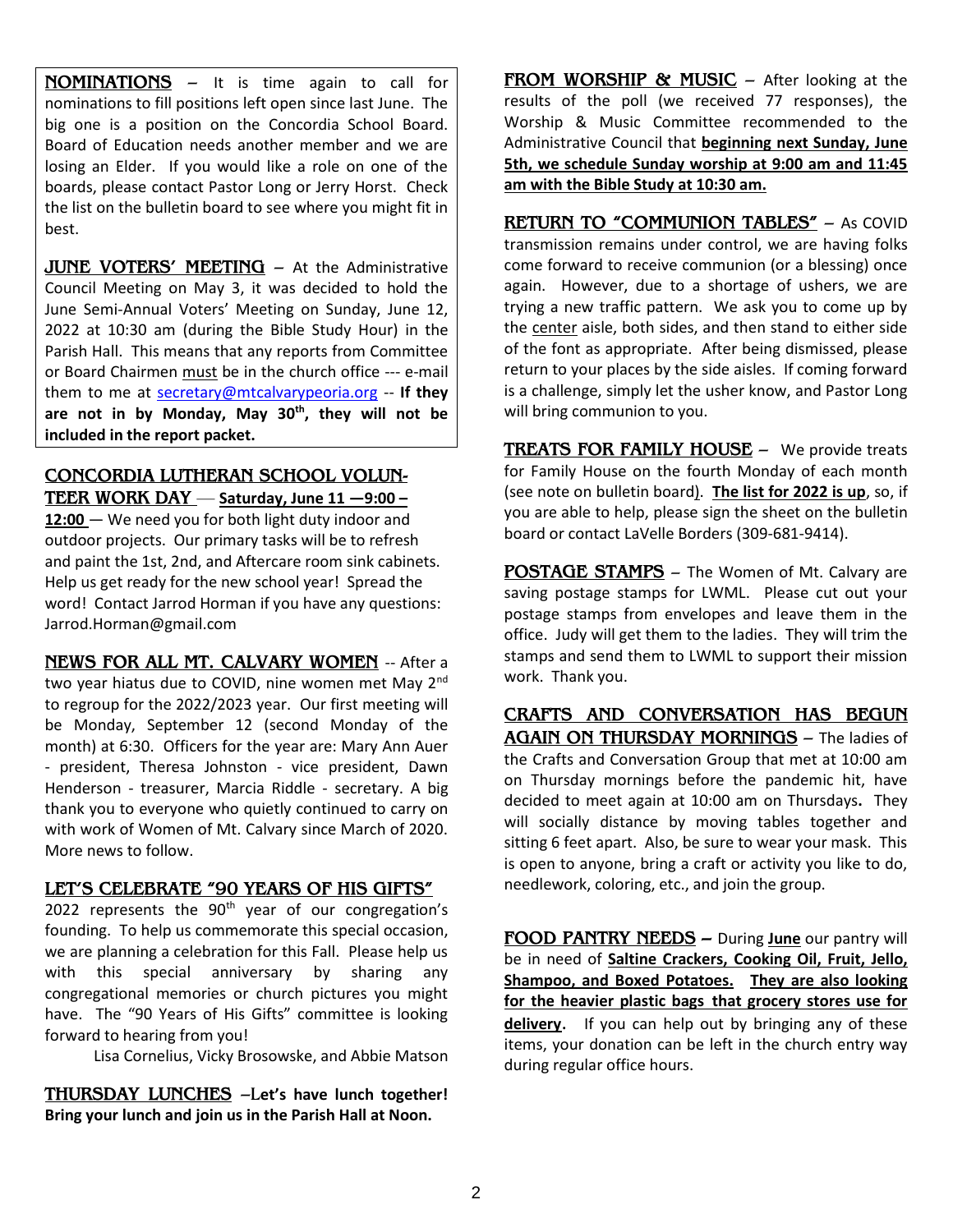#### **SUNDAY MORNING BIBLE STUDY** – **Predesti –**

**What?** One of the teachings of the Bible that has given people pause over the years is "predestination," the teaching that God has elected His people to salvation in Jesus before the beginning of time. What does this mean? Can I tell whether I'm elected? What about free will? We'll take a look at how these teachings are approached in the *Formula of Concord* over the next few weeks in Adult Bible Class.

**MEN'S BIBLE STUDY TOPIC:** -- **Let's read James together.** Sure, Luther didn't much care for it – but it is still God's Word, and reliable counsel when understood properly. After all, despite their arguments with Rome about the relation of works to salvation, the Reformers still acknowledged – faith without works is dead.

**We are meeting Wednesdays at 6:30 am at Gebby's Family Restaurant at 726 East War Memorial Drive in Peoria Heights.** 

#### **COMING OUT OF COVID**

- 1. Masks are optional "officially."
- 2. We will continue with single-use bulletins.
- 3. Pew spacing has been removed but there is still plenty of room to stay distanced if you need to.

#### **Continuing Wisdom**

- 1. Wash your hands.
- 2. If you are running a temperature, or don't feel well, please participate in one of our online options.
- 3. We will continue to record the main service on Sunday and make that available on our You Tube channel:

[https://www.youtube.com/channel/UCQY14dddMyg](https://www.youtube.com/channel/UCQY14dddMygJRCjTXdM3r1Q) [JRCjTXdM3r1Q](https://www.youtube.com/channel/UCQY14dddMygJRCjTXdM3r1Q)

**STEWARDSHIP** – Please remember that the ministry of Mt. Calvary continues even in these odd days. Your prayers and contributions are still needed.

The Treasurer's Report for April 2022 showed the year's expenses at \$126,471.92, and income of \$102,589.14. You may mail your envelopes in (checks only, please), or drop them by the office. You can also make electronic donations through our web page: [\(www.mtcalvarypeoria.org](http://www.mtcalvarypeoria.org/)) by clicking the "donate" tab and setting up a profile with VANCO. If a donation is given using a credit card or debit card there is a 2.75% fee. If an electronic check is used the fee is 1.00%. People have begun donating through e-giving and have learned how easy it is to use.

#### **LUTHERANS FOR LIFE THOUGHT FOR THE**

DAY -- How good and pleasant it is when brothers, mothers and their babies, children and their elderly parents live together (Psalm 133:1) without putting one another to death! In this sanctity of every life, God has not just invited but commanded and accomplished blessing by the coming of His Son! And if He has wrought good from the casting of lots (Acts 1:26), may we not trust Him to wring even better from surprise pregnancy or terminal diagnosis?

#### **LISTEN TO WORLDWIDE KFUO.ORG.**

KFUO Radio, the broadcast voice of The Lutheran Church—Missouri Synod, shares Christ for you anytime, anywhere on KFUO.org via worship services, Bible and theology studies, practical talk programs, and sacred music. Find programs on demand at [kfuo.org](https://kfuo.us19.list-manage.com/track/click?u=54af661ed49340a315983cb13&id=23f436d69c&e=9f5cc2cb8c) and wherever you get your podcasts! Find us **on** social: @KFUOradio on [Facebook,](https://kfuo.us19.list-manage.com/track/click?u=54af661ed49340a315983cb13&id=a1af9c142f&e=9f5cc2cb8c) [Twitter,](https://kfuo.us19.list-manage.com/track/click?u=54af661ed49340a315983cb13&id=da6b9900e0&e=9f5cc2cb8c) and [Instagram.](https://kfuo.us19.list-manage.com/track/click?u=54af661ed49340a315983cb13&id=baa10b7b13&e=9f5cc2cb8c)

**CHRIST FOR YOU this week on KFUO.org:** Study Genesis 6-10 on Thy Strong Word (weekdays at 11:00 a.m. CT), worship with us in Daily Chapel at 10:00 a.m. CT, study Acts 12-15 on Sharper Iron (weekdays at 8:00 a.m. CT), and dig into The Cause of Sin in Augsburg Confession Article XIX on Concord Matters (6/4 at 10:00 a.m. CT). Find programs live and on demand at kfuo.org and the KFUO Radio app!

**[THE LUTHERAN LADIES' LOUNGE](https://www.kfuo.org/2022/04/08/lutheran-ladies-lounge-episode-132-wild-card-easter-egg-traditions-around-the-globe/)** – **Erin's One Question Interview: Deaconess Ministry -- Across the** LCMS, consecrated deaconesses share Christ's love through works of mercy, spiritual care, administration, and teaching. Yet many Lutherans remain largely uninformed about who these professional church workers are and how they serve.

In this One Question Interview, Deaconess Sarah Longmire begins with one big question (What even *is* a deaconess?), before satisfying the Ladies' curiosity on a number of related subjects: What does a deaconess do? How are deaconesses formed and trained? How are they different from other church workers, especially pastors? What common misconceptions exist about deaconess ministry?

Deaconess Sarah Longmire is president of the Concordia Deaconess Conference, a free association of LCMSrostered deaconesses and LCMS-certified deaconess candidates who subscribe to and live by the confessional position of The Lutheran Church–Missouri Synod and who hold membership in a congregation or partner church of the same.